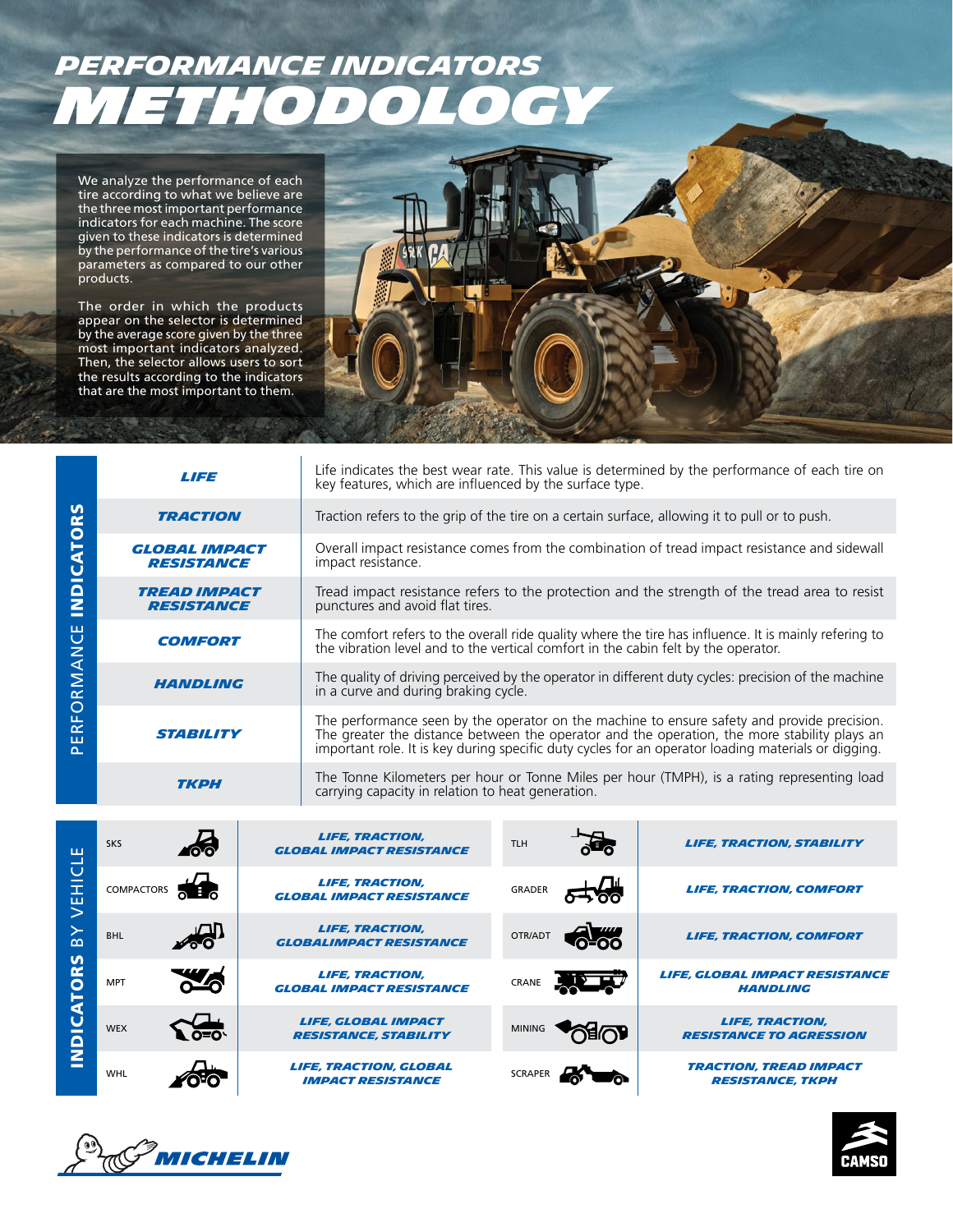



*How the TIRE performance is determined*

USING THE **THREE MOST IMPORTANT PERFORMANCE INDICATORS** BY VEHICLE